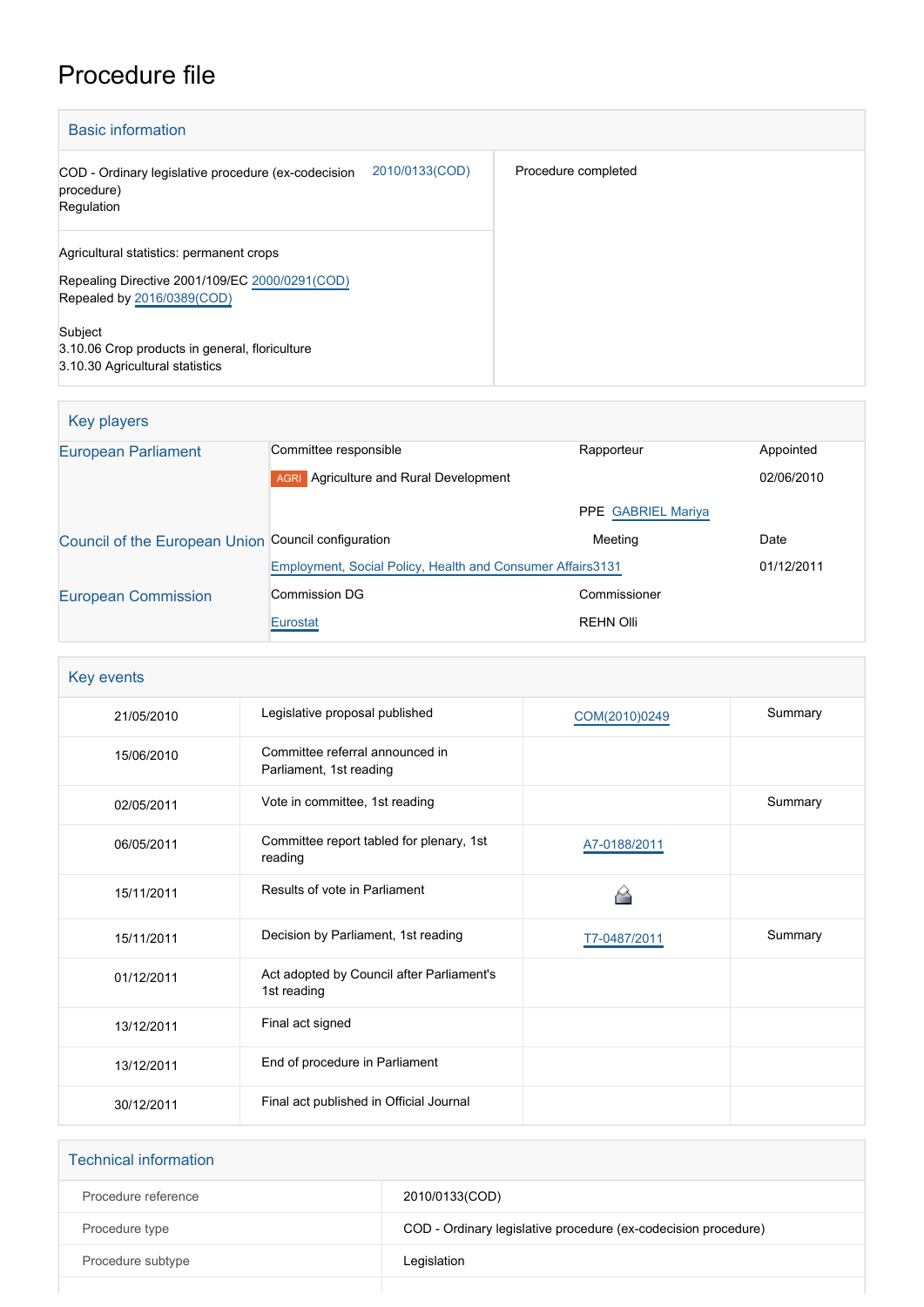| Legislative instrument     | Regulation                                                                   |
|----------------------------|------------------------------------------------------------------------------|
|                            | Repealing Directive 2001/109/EC 2000/0291(COD)<br>Repealed by 2016/0389(COD) |
| Legal basis                | Treaty on the Functioning of the EU TFEU 338-p1                              |
| Other legal basis          | Rules of Procedure EP 159                                                    |
| Stage reached in procedure | Procedure completed                                                          |
| Committee dossier          | AGRI/7/03015                                                                 |

#### Documentation gateway

| Legislative proposal                                               | COM(2010)0249  | 21/05/2010 | EC         | Summary |
|--------------------------------------------------------------------|----------------|------------|------------|---------|
| Committee draft report                                             | PE445.697      | 04/03/2011 | EP         |         |
| Amendments tabled in committee                                     | PE462.813      | 14/04/2011 | EP         |         |
| Committee report tabled for plenary, 1st<br>reading/single reading | A7-0188/2011   | 06/05/2011 | EP         |         |
| Text adopted by Parliament, 1st reading/single<br>reading          | T7-0487/2011   | 15/11/2011 | EP         | Summary |
| Draft final act                                                    | 00054/2011/LEX | 13/12/2011 | <b>CSL</b> |         |
| Commission response to text adopted in plenary                     | SP(2012)29     | 11/01/2012 | EC         |         |
| Follow-up document                                                 | COM(2016)0158  | 22/03/2016 | EC         |         |
| Follow-up document                                                 | COM(2019)0050  | 05/02/2019 | EC         | Summary |
| Follow-up document                                                 | COM(2021)0306  | 15/06/2021 | EC         |         |

# Additional information National parliaments **[IPEX](http://www.ipex.eu/IPEXL-WEB/dossier/dossier.do?code=COD&year=2010&number=0133&appLng=EN)** European Commission **[EUR-Lex](http://ec.europa.eu/prelex/liste_resultats.cfm?CL=en&ReqId=0&DocType=COD&DocYear=2010&DocNum=0133)**

| Final act                                                                                                                       |
|---------------------------------------------------------------------------------------------------------------------------------|
| <b>Regulation 2011/1337</b><br>OJ L 347 30.12.2011, p. 0007 Summary<br>Final legislative act with provisions for delegated acts |

## Agricultural statistics: permanent crops

PURPOSE: to update the common framework for the systematic production of permanent crop statistics.

PROPOSED ACT: Regulation of the European Parliament and of the Council.

LEGAL BASE: Article 338(1) on the Treaty on the Functioning of the European Union.

BACKGROUND: Council Regulation (EEC) No 357/79 on statistical surveys of areas under vines and Directive 2001/109/EC concerning the statistical surveys to be carried out by Member States in order to determine the production potential of plantations of certain species of fruit trees provided for the establishment of an information system on the most important permanent crops statistics at European level. These legal acts have helped create national systems for collecting data on the production potential of these crops, from a business perspective and as regards structural characteristics of the production units. However, both users and producers of the data have underlined the need for an update. On the one hand, changes in the Common Agricultural Policy (CAP) and market situation of these products since the existing legislation entered into force have created new or different user needs in terms of variables and breakdowns and more timely data. On the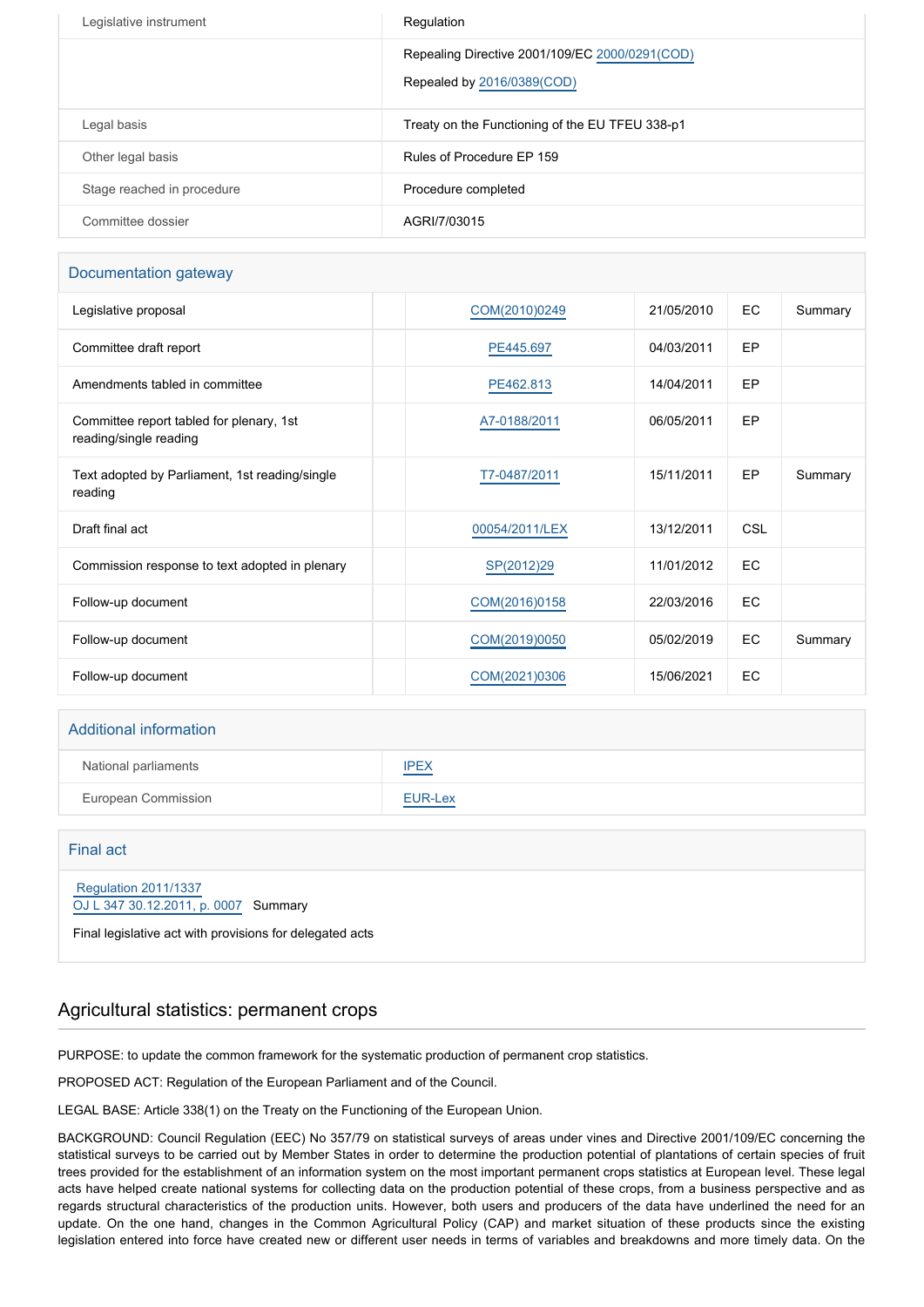other hand, there is still scope for improving the comparability and completeness of the framework by doing more to harmonise the variables and concepts and to allow Member States more freedom to choose the methods and sources they use, including administrative sources, to collect the basic data needed to produce such statistics.

IMPACT ASSESSMENT: the following options were examined:

- Option 1 (baseline option, i.e. no new EU). If the EU were to take no new action, the comparability and harmonisation of permanent crop statistics across Europe would be weakened and, in a setting where the share of permanent crops is predominant in a big part of EU regions, the opportunities to make efficient use of statistics compiled by partner countries on the basis of common concepts and reporting formats would not be fully exploited. Where permanent crop statistics from official sources are not harmonised or not available, or are only partially available because they are provided voluntarily, other sources must be used (stakeholders and traders' organisations). As a result, the quality of the data might suffer and this might have an adverse impact on policymaking.
- Option 2 (EU involvement as proposed). The proposed framework for European statistics makes the data more comparable and thus more relevant for users at both European and national level. Additionally, the use of common concepts and reporting formats can help to make the collection and use of permanent crop statistics more efficient.

CONTENT: the aim of this proposal is to update, simplify and optimise the existing legal framework for European statistics on permanent crops replacing the existing two legal acts mentioned above by a single one. The proposal revises some variables, greatly simplifying the breakdown of production and regions, and takes into account recent changes in the categories of wines. From a supply side perspective, the proposal responds to changes in user needs, e.g. for data on olive plantations. It also updates the data transmission deadlines.

The proposal further simplifies the variables and concepts and significantly adapts the permanent crop statistics to actual user needs by cancelling the annual statistics on changes on plantations and very detailed breakdown of wine production. Due account is taken also of the necessary trade-off between user needs and the burden on respondents and national statistical institutes. New variables or breakdowns are offset by some requirements under the existing legislation being dropped. The level of additional requirements, especially information from businesses, is intended to lower the overall burden. As regards the information to be collected from respondents, the burden is lowered by introducing thresholds at farm and territorial level that are expected to entail smaller samples.

Simplification: the proposal provides for simplification of administrative procedures for public authorities (EU or national) and for private parties. The reduced breakdown of supply-side data by regions, varieties, density classes, age classes and the withdrawal of production classes, the possibility of limiting the scope in terms of the size of the farms producing permanent crops and the withdrawal of transmission of annual data for changes in the vineyard area for wine will simplify the work of EU and national administrations.

The possibility of limiting the scope of data collection in regard to permanent crops will reduce the burden on respondents, especially micro-enterprises. Giving Member States the freedom to produce the necessary figures by using a combination of sources (surveys, but also administrative data or estimation procedures) is intended to lighten the burden on respondents ? enterprises and households alike.

FINANCIAL IMPLICATIONS: the proposal has no implications for the budget of the European Union.

## Agricultural statistics: permanent crops

The Committee on Agriculture and Rural Development adopted the report drafted by Mariya NEDELCHEVA (EPP, BG) on the proposal for a regulation of the European Parliament and of the Council concerning European statistics on permanent crops.

It recommends that the European Parliament?s position adopted at first reading, under the ordinary legislative procedure, amends the Commission proposal as follows:

List of permanent crops: Members consider that the list of permanent crops to which this Regulation applies constitutes an essential element (scope), which should be defined in the articles of the legislative act and should not be subject to amendment by delegated acts.

Coverage: with a view to reducing the administrative burden placed on small holdings, Members propose to amend the precision requirements, to exclude all small holdings of less than 0.2 hectares from the scope of the provisions and no longer requiring a breakdown by NUTS 3 region to be given for certain data on vines for purposes other than for the production of table grapes. The statistics on areas under vines should be compiled solely on the basis of the data available in the vineyard register.

Reference year: the report states that the statistics provided shall refer to the planted area after the usual planting period.

Transmission to the Commission: the existing deadlines for the transmission of data have been proved satisfactory in practice. However, the Commission proposed to bring this date to 31 July 2013 following the reference year, Members suggest retaining 31 September 2013 in the new Regulation.

By 30 September 2016, and every five years thereafter, Member States shall provide the Commission (Eurostat) with reports on the quality of the data transmitted and the methods used for the statistics on the crops.

Delegated acts:Members propose a series of amendments relating to delegated acts. The objectives, content, scope and duration of the delegation of power pursuant to Article 290 TFEU must be explicitly and meticulously defined in each basic act. The wording used is based on the Common Understanding agreed by the legal services of the European Parliament, the Council and the Commission and approved by the Conference of Committee Chairs at its meeting of 15 February 2011.

#### Agricultural statistics: permanent crops

The European Parliament adopted by 610 votes to 15, with 9 abstentions, a resolution in the first reading of the ordinary legislative procedure and amended the proposal for a regulation of the European Parliament and of the Council concerning European statistics on permanent crops.

The amendments are the result of a compromise agreement between Parliament and Council. The main amendments to the Commission proposal are as follows: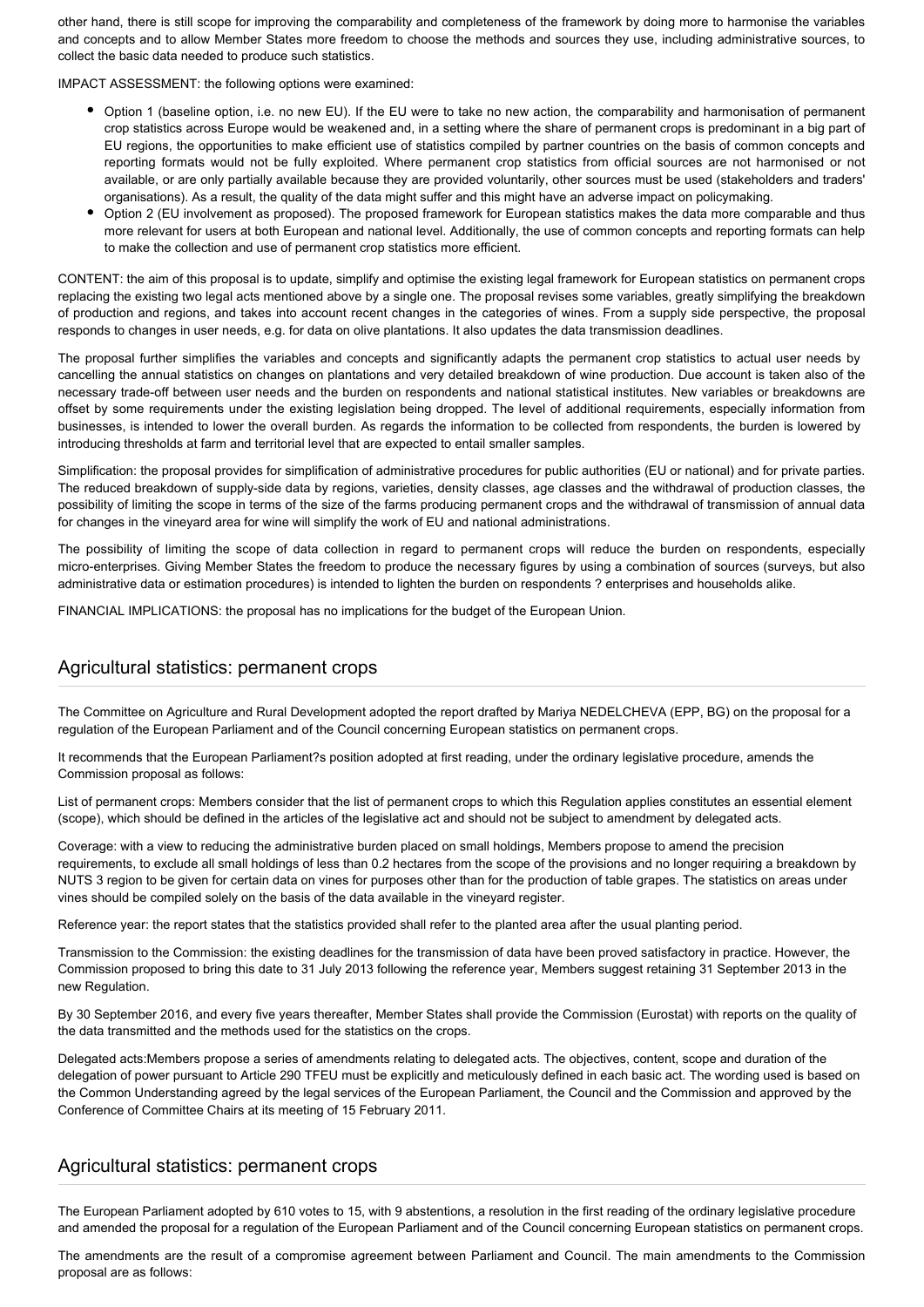List of permanent crops: the Regulation establishes a common framework for the systematic production of European statistics on the following permanent crops: (i) dessert apple trees; (ii) apple trees for industrial processing (optional); (iii) dessert pear trees ; (iv) pear trees for industrial processing (optional) ; (v) apricot trees; (vi) dessert peach trees; (vii) peach trees for industrial processing (optional); (viii) orange trees; (ix) small citrus fruit trees (optional); (x) lemon trees; (xi) olive trees; (xii) vines intended for the production of table grapes; (xiii) vines intended for other purposes.

Coverage: Member States may exclude holdings below a threshold of 0.2 ha of each permanent crop producing entirely or mainly for the market in each Member State. If the area covered by such holdings is less than 5% of the total planted area of the individual crop, Member States may increase that threshold provided that this does not lead to the exclusion of more than an additional 5 % of the total planted area of the individual crop.

Data production: save where the option referred to above has been exercised, only Member States with a minimum planted area of 1000 ha of each individual crop shall produce, during 2012 and every five years thereafter, the data referred to in the text.

Member States with a minimum planted area of 500 ha of vines for other purposes shall produce, during 2015 and every five years thereafter, the data referred to in Annex II.

Delegated acts: in order to take into account economic and technical developments, the Commission shall be empowered to adopt delegated acts concerning the amendment of: (a) the breakdowns of species by groups, density classes and age classes set out in Annex I, and (b) the variables/characteristics, size classes, degree of specialisation and vine varieties set out in Annex II, except in respect of the optional nature of the required information

In exercising this power, the Commission must ensure that the delegated acts do not impose a significant additional administrative burden on the Member States and on the respondents.

Regional statistics: data with regard to statistics on permanent crops referred to above save vines for other purposes and further specified in Annex I to this Regulation, shall be broken down by NUTS 1 territorial units, save where a less detailed breakdown is specified in the Regulation. Data with regard to vines for other purposes shall be broken down by NUTS 2 territorial units.

Derogation: where the application of the Regulation to the national statistical system of a Member State requires major adaptations and is likely to cause significant practical problems with regard to the permanent, the Commission may adopt implementing acts granting a derogation from its application to that Member State until 31 December 2012. Those Member States benefiting from a derogation shall continue to apply Directive 2001/109/EC.

Review: the Commission will review the functioning of the Regulation by 31 December 2018 and every five years thereafter, and shall also assess whether it is necessary to produce all the data referred to in the text. Where the Commission considers that some of those data are no longer required, it shall be empowered to adopt delegated acts that delete certain data from Annexes I and II.

#### Agricultural statistics: permanent crops

PURPOSE: to update the common framework for the systematic production of permanent crop statistics.

LEGISLATIVE ACT : Regulation (EU) No 1337/2011 of the European Parliament and of the Council concerning European statistics on permanent crops and repealing Council Regulation (EEC) No 357/79 and Directive 2001/109/EC of the European Parliament and of the Council.

CONTENT: following an agreement at first reading with the European Parliament, the Council adopted this Regulation concerning European statistics on permanent crops.

The aim of the Regulation is to update and simplify the legal framework for European statistics on permanent crops (vines and fruits). Since Regulation (EEC) 357/79 on vines and Directive 2001/109/EC on fruit trees came into force, both production conditions and the market situation have undergone significant changes.

The new Regulation:

- simplifies the breakdown of production and regions and takes into account recent changes in the categories of wines;
- significantly adapts the permanent crop statistics by cancelling the annual statistics on changes to plantations and the detailed breakdown on wine production ;
- simplifies the variables and concepts involved;
- responds to changes in user need e.g for data on olive plantations;
- updates the transmission deadlines for data.

The main points are as follows:

List of permanent crops: the Regulation establishes a common framework for the systematic production of European statistics on the following permanent crops: (i) dessert apple trees; (ii) apple trees for industrial processing (optional); (iii) dessert pear trees; (iv) pear trees for industrial processing (optional); (v) apricot trees; (vi) dessert peach trees; (vii) peach trees for industrial processing (optional); (viii) orange trees; (ix) small citrus fruit trees (optional); (x) lemon trees; (xi) olive trees; (xii) vines intended for the production of table grapes; (xiii) vines intended for other purposes.

Coverage: statistics to be provided on permanent crops shall be representative of at least 95 % of the total planted area producing entirely or mainly for the market of each permanent crop referred to in each Member State. However, Member States may exclude holdings below a threshold of 0.2 ha of each permanent crop producing entirely or mainly for the market in each Member State. If the area covered by such holdings is less than 5% of the total planted area of the individual crop, Member States may increase that threshold provided that this does not lead to the exclusion of more than an additional 5 % of the total planted area of the individual crop.

Data production: save where the option referred to above has been exercised, only Member States with a minimum planted area of 1000 ha of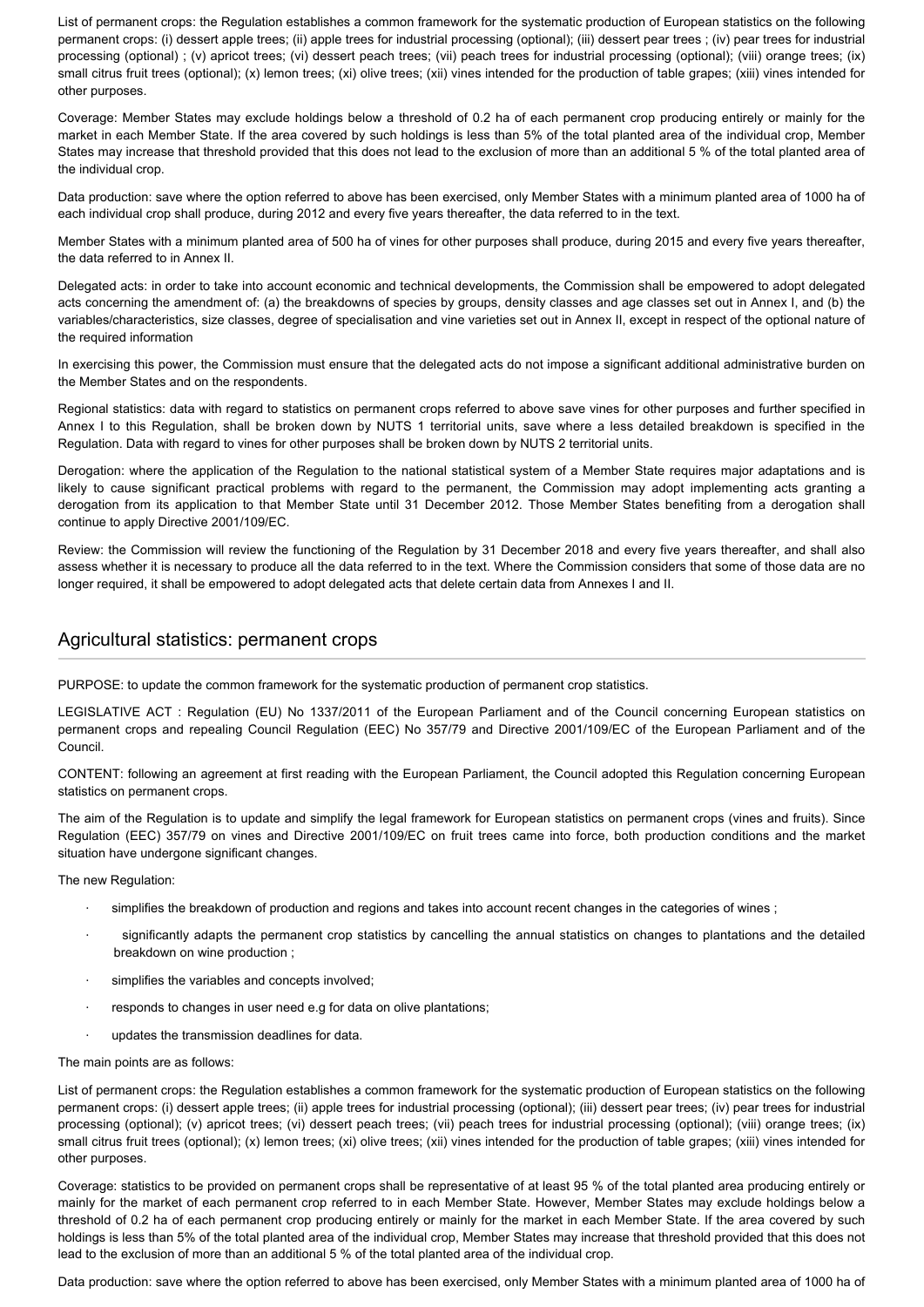each individual crop shall produce, during 2012 and every five years thereafter, the data referred to in Annex I.

Member States with a minimum planted area of 500 ha of vines for other purposes shall produce, during 2015 and every five years thereafter, the data referred to in Annex II.

Precision requirements: Member States conducting sample surveys in order to obtain statistics on permanent crops shall take all necessary steps to ensure that the coefficient of variation of the data shall not exceed, at national level, 3 % for the planted area for each crop.

Regional statistics: data with regard to statistics on permanent crops referred to above save vines for other purposes and further specified in Annex I to this Regulation, shall be broken down by NUTS 1 territorial units, save where a less detailed breakdown is specified in the Regulation. Data with regard to vines for other purposes shall be broken down by NUTS 2 territorial units.

Transmission to the Commission: the data set out in Annexes I and II must be transmitted by 30 September of the year following the reference period.

Derogation: where the application of the Regulation to the national statistical system of a Member State requires major adaptations and is likely to cause significant practical problems with regard to the permanent, the Commission may adopt implementing acts granting a derogation from its application to that Member State until 31 December 2012. Those Member States benefiting from a derogation shall continue to apply Directive 2001/109/EC.

Review: the Commission will review the functioning of the Regulation by 31 December 2018 and every five years thereafter, and shall also assess whether it is necessary to produce all the data referred to in the text. Where the Commission considers that some of those data are no longer required, it shall be empowered to adopt delegated acts that delete certain data from Annexes I and II.

ENTRY INTO FORCE: 31/12/2011.

#### APPLICATION: 01/01/2012.

DELEGATED ACTS: the power to adopt the delegated acts is conferred on the Commission

for a period of 5 years from 31 December 2011 (tacitly extended for periods of an identical duration, unless the European Parliament or the Council opposes such extension not later than 3 months before the end of each period.) The delegation of power may be revoked at any time by the European Parliament or by the Council. A delegated act shall enter into force only if no objection has been expressed either by the European Parliament or the Council within a period of 2 months of notification of that act (extended by 2 months at the initiative of the European Parliament or of the Council.)

### Agricultural statistics: permanent crops

The Commission presents a report on the functioning of Regulation (EU) No 1337/2011 of the European Parliament and of the Council concerning European statistics on permanent crops. Regulation (EU) No 1337/2011 covers two structural data collections on permanent crops:

- orchard data collection on apple, pear, peach, nectarine, orange, lemon, small citrus fruit and olive trees and vines for table grapes; and
- vineyard data collection on vineyards producing grapes for wine, raisins and dual purpose grapes.

Three data collections have been organised: two on orchards (2012 and 2017) and one on vineyards (2015).

#### Main findings

The report states that Regulation (EU) No 1337/2011 has not worked as was planned when it was adopted. This is due to the data content and the cross-tabulation of data being too detailed. These factors contributed to the heavy burden on respondents and high data collection costs, resulting in confidential data. The user needs also changed over the years and currently the Commission requires fewer details

With regard to orchard data collection, the Commission found two consequences from having the data variables (species group, colour of fruit, time of harvest, age, density) cross-tabled against each other: (i) Member States have to use very high sampling rates; (ii) the detailed breakdown of the data leads to costly and time consuming data collections. The average cost of the orchard data collection (per reference year) is approximately EUR 220 000 per country, ranging from EUR 2 500 to EUR 900 000. The labour input in statistical authorities ranges from 0.1 full time equivalent (FTE) to 6.2 FTE. There is also a very heavy burden on respondents due to very large samples and long questionnaires requiring a lot of area measurements.

The large investment made at national level for collecting very detailed information unfortunately does not bring the full benefit to the data users as some of the collected data cannot be released due to statistical confidentiality.

With regard to vineyard data, the obligatory link between the vineyard register set up in accordance with [Regulation \(EC\) No 1234/2007](http://eur-lex.europa.eu/legal-content/EN/ALL/?uri=CELEX%3A32007R1234), and the vineyard data collection under the Regulation poses problems in several Member States as the register is not always up to date and it does not contain all the variables listed in the Regulation.

User needs have also changed over the past decade, and the Commission needs fewer details. The following variables are no longer needed: (i) species groups for apples and pears; (ii) colour of fruit for peaches, nectarines and table grapes; and (iii) the time of harvest for peaches, nectarines, apricots, oranges and small citrus fruits. In addition, there is no longer a need to cross-tabulate certain variables.

New Framework Regulation on Integrated Farm Statistics (IFS)

The structural data collections on orchards and vineyards will take place under the orchard and vineyards modules of Regulation 2018/1091 [\(IFS Regulation\)](https://oeil.secure.europarl.europa.eu/oeil/popups/ficheprocedure.do?reference=20016/0389COD)&l=en) adopted in July 2018. Regulation (EU) No 1337/2011 has been repealed with effect from 1 January 2022. The IFS Regulation also covers the farm structure survey currently covered by the [Regulation on farm surveys](http://eur-lex.europa.eu/legal-content/EN/ALL/?uri=CELEX%3A32008R1166), the statistics on the structure of orchards and vineyards under Regulation (EU) No 1337/2011 and some agri-environmental indicators.

The orchard data collection under the IFS orchard module will take place in 2023.